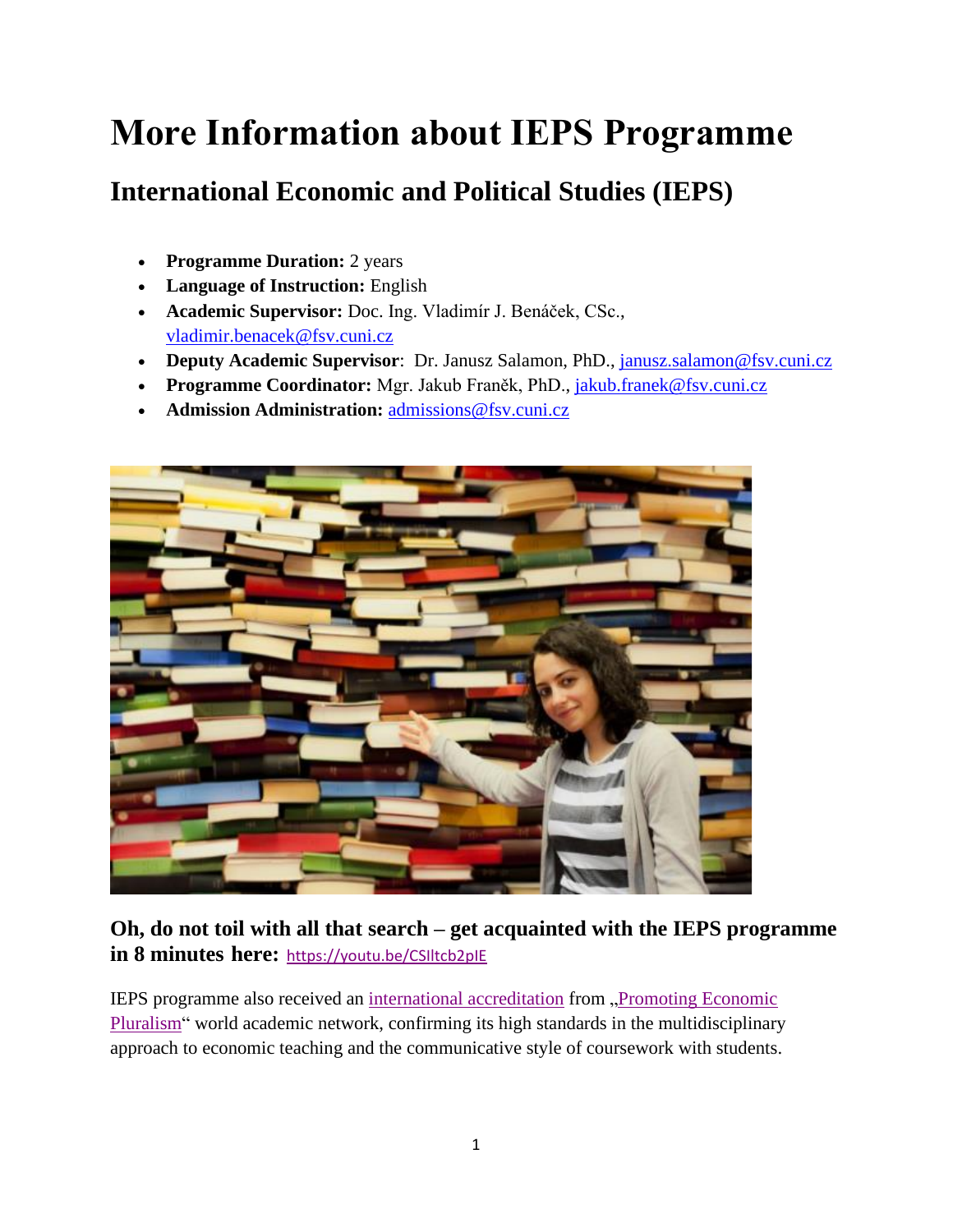### **IEPS´s Background**

The IEPS programme offers new perspectives for students interested in studying globally interdependent economic and political systems by accessing knowledge and skills at a level comparable with the prestigious universities in Europe. IEPS belongs to a family of interdisciplinary master's studies known as [PPE](https://en.wikipedia.org/wiki/Philosophy,_politics_and_economics) (Philosophy, Politics and Economics) and IPE (International Politics and Economics). The programmes earn their popularity not only due to the prestige of universities offering such comprehensive studies but also due to the subsequent success of their graduates in labour markets throughout the world by engaging in various kinds of social management. Charles University is proud of its history lasting since 1348 and also of its current international academic prestige. Charles ranks in the 201st-300th position out of more than 12,000 internationally recognised world universities ranked by the Shanghai Global Ranking of World Universities in 2021. The academic ranking of its [economics](https://www.shanghairanking.com/rankings/gras/2021/RS0501) (teaching and research) is in the world's top 150, together with e.g. Humboldt University of Berlin, Renmin University of China or University of California (Irvine). In political sciences, the ranking is in the top 300. Charles University came  $5<sup>th</sup>$  in the popularity ranking of European universities, based on the Erasmus Programme for student exchanges.

### **What to Expect?**

IEPS is a two-year English-language master's degree programme that is accredited by the Czech Ministry of Education. The programme investigates international political, economic and social issues from a multidisciplinary perspective predominantly through the fields of economics and political science. In their studies, students will also be expected to explore philosophical, historical, legal and sociological aspects to master the principles of non-conventional critical thinking and cultivate the ability to make decisions within supra-national institutions, governments, corporations, firms and as individuals.

Fundamental courses consist of economics/finance, political science/international relations and philosophy, which enable students to achieve a wide range of knowledge in all three topics. Through core courses, students will gain a strong foundation of theoretical knowledge, historical background, and methodological tools required to engage in strategic analysis of the world they live in. While building a broad foundation, students are also encouraged to take account of their professional goals and utilise the Faculty's highly varied elective courses to track towards an intended career. You can find detailed information about the offered courses [here.](https://karolinka.fsv.cuni.cz/KFSV-1347.html)

The global nature of the IEPS programme provides an incentive for studying abroad. Interested students can take advantage of a wide selection of international academic exchange programmes arranged with renowned universities in the EU, the United States, Canada, Latin America, Asia and Australia.

A typical week for an IEPS student might look as follows: class-time divided between five lectures and two tutorials or seminars, 20-30 hours of private study, including time for course readings, essays or team research reports. But, just as importantly, free time for exercising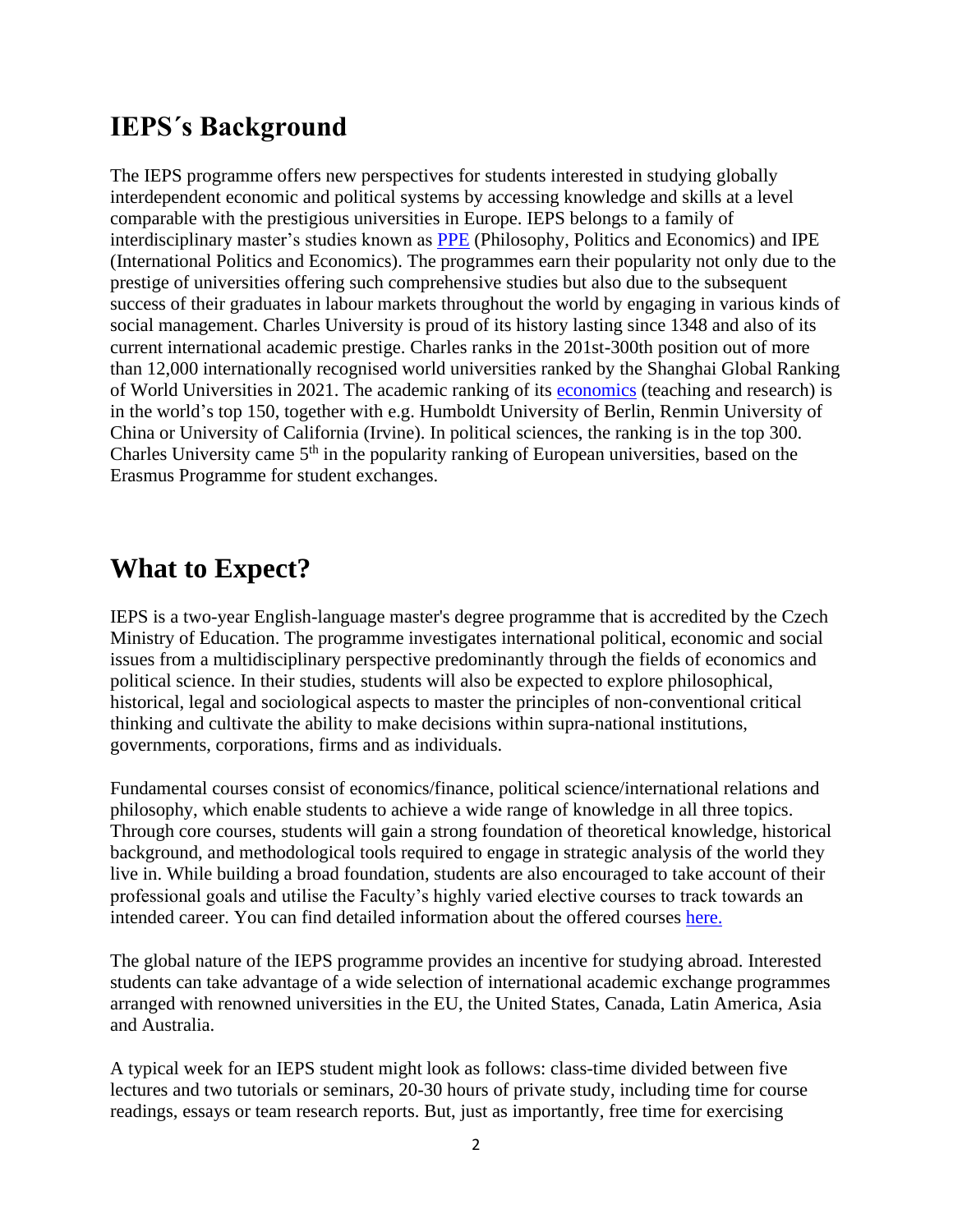personal interests such as sports, culture, discussion and entertainment, which Prague offers in abundance. A cosmopolitan and diverse city with more than 9,000 foreign students at Charles University alone and over 8 million tourists per year, Prague certainly provides students with the ability to live actively between "gown and town".



## **Career Outlook**

The careers open to IEPS graduates are boundless. Due to the broad foundation of the discipline, students often choose a wide range of professional paths, including international organisations, financial services, business, politics, information systems, marketing, academia, social work, management consultancy and many branches of public services. Prague is ideally located in the heart of Europe for internships, networking and conferences, since there are many international corporations and foreign agencies situated right in the city and offering opportunities for students looking to work and study.

## **Tuition Fees**

Tuition fee is 6000 EUR per year. The fee covers the attendance of courses, seminars and supervisions at Charles University without limits on the extent of attendance, examinations and participation in international mobility schemes.

According to the rules valid for 2021-22, IEPS offers three internal fee relief opportunities. In the first one, 20% of students of the second year are eligible for a fee reduction on the grounds of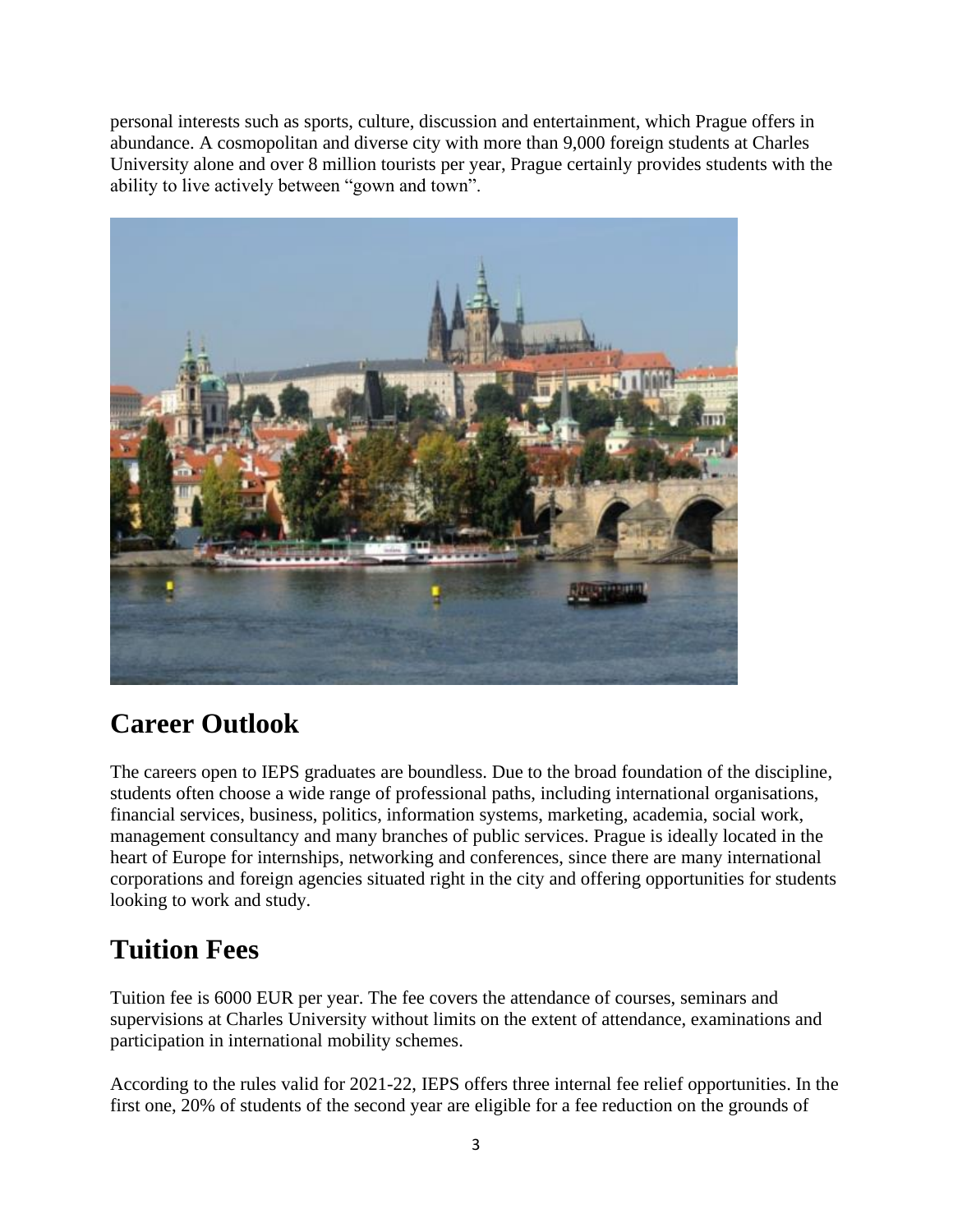their past academic merits by grade point average scores: The top 10% receive a waiver of 4000 EUR per year and the next 10% a waiver of 2000 EUR. Similar awards are granted to the firstyear students with excellent results in the admission procedure. In the third opportunity, students who have fulfilled all study requirements in two years (except for two courses) and want to continue their research (e.g., fine-tuning their master´s thesis) are eligible for a fee reduced to 800 EUR in the third year. Of course, not all students use this relief and many prefer to get their degree in two years. Students with excellent grades in the first year are eligible for an additional bursary at the level of the whole Faculty. It amounts to over 1000 EUR a year. Information on additional scholarships through the Faculty of Social Sciences and Charles University can be found [here.](https://fsv.cuni.cz/en/admissions/scholarships-and-funding)

### **Cost Considerations**

Some statistics for your deliberation: The average total tuition fees in IEPS has been 10,660 EUR (excluding personal scholarships received outside of Charles University) in 2020/2021. That makes the average fee 2,665 EUR per semester. Total tuition fees for the best students can potentially be as low as 4000 EUR (for top 10%) and 8000 EUR (next 10%) for the whole 2 years´ study.

Calculations should also consider the [living costs](https://www.numbeo.com/cost-of-living/in/Prague) for students in Prague, which are 40% lower than in London or Paris and 27% lower than in Berlin or Vienna. In addition, IEPS students have access to a cheap university accommodation. Many take a part-time job close to their professional specialisation since Prague is a cosmopolitan city with the lowest unemployment rate in Europe and eager to employ bright English-speakers with international experience.

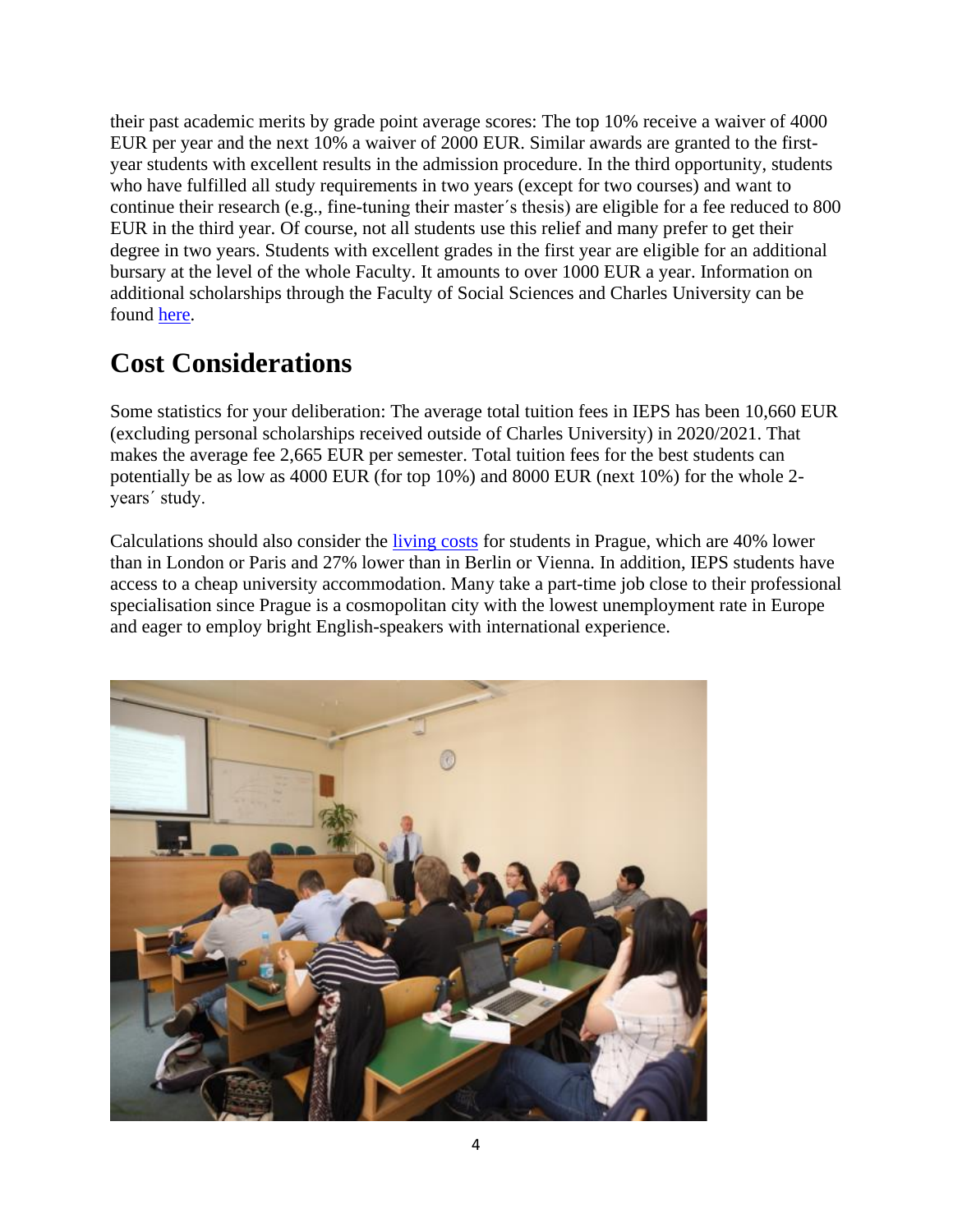### **Study Prerequisites**

IEPS applicants come from a variety of undergraduate backgrounds. It is not necessary to have previously studied politics or economics. Admission may be granted to students whose previous studies were in the humanities, commerce, law, or even mathematics, technical, or natural sciences. Although a mathematics background is not formally required for admission, it is an advantage for IEPS applicants to have an aptitude for maths and statistics, particularly for those who wish to specialise in economics and finance. All students must have a good command of the English language to complete all of the course requirements, including the ability to write intelligibly, absorb academic texts, create presentations and participate in a discussion of specialised topics. Applicants without credible proof of their English proficiency cannot be admitted.



### **Application Process**

Application for the IEPS is open year-round, but the recommended timing is between January and April. Applications submitted before the 28th of February will be processed early, while the standard deadline is the 30th of April. Successful applicants will be informed before the beginning of April or June, respectively, to allow time to apply for the student visa (if required). In the academic year 2021-2022 there were registered to IEPS study 24 students from 56 applicants coming from 27 countries.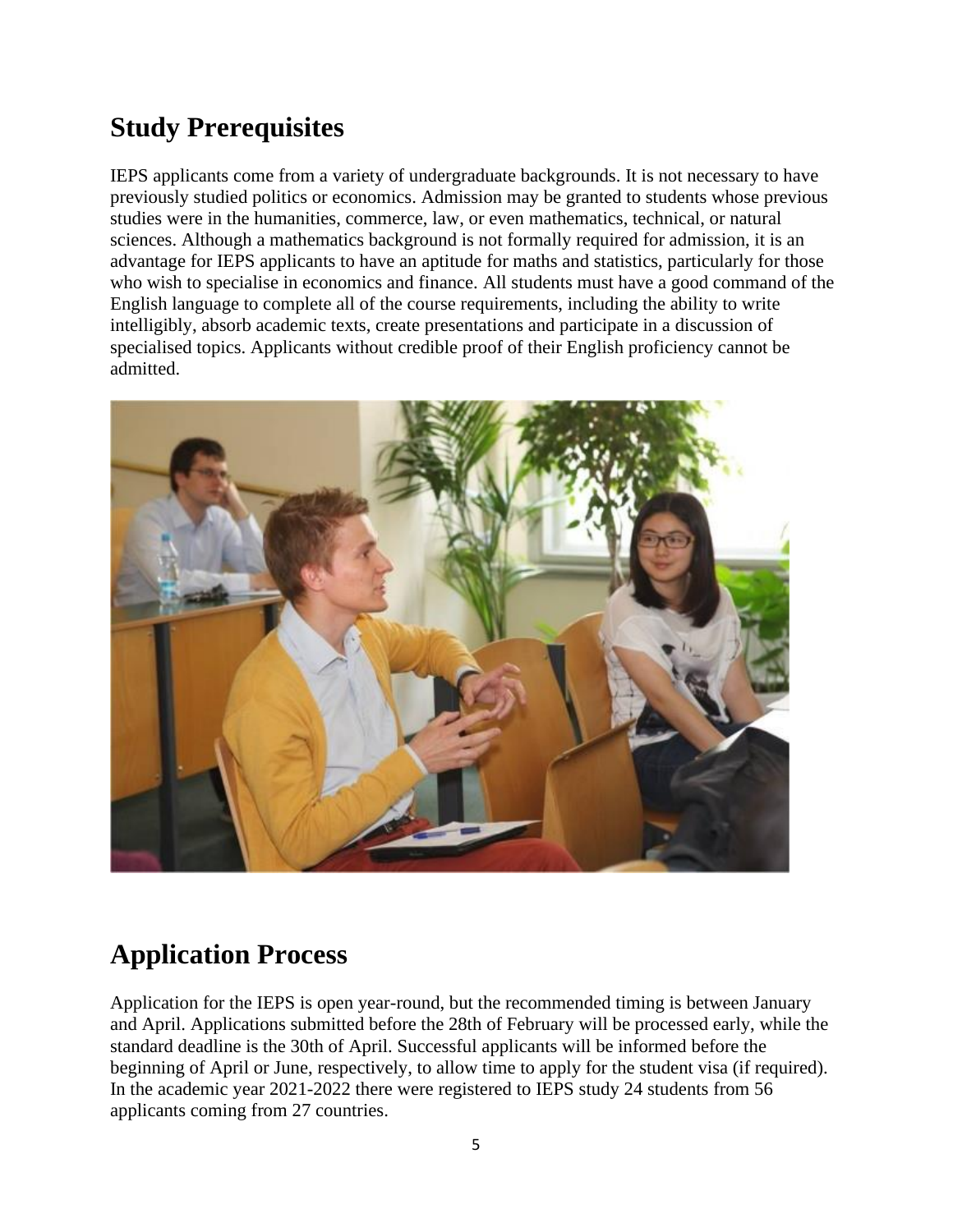The following application submissions are required either in English, Czech or Slovak. Diplomas and transcripts must be translated into English if originating from a language outside of the three approved.

#### **Mandatory documents:**

- **Certified diploma of concluded studies (at least at the bachelor level).**
- **Transcript of their grades** in all attended courses**.**
- **Structured CV on one page** (personal information, education, training, employment, extracurricular experiences such as internships, international mobility, community service, competencies, level of English and other evidence of intellectual curiosity and capacities for leadership).
- **Proof of English proficiency** (e.g. TOEFL, IELTS, Duolingo, CAE, CPE or similar essential for the non-native English speakers only). The scores of TOEFL above 80 or IELTS above band 6.5 are preferred. Students with less sufficient English (e.g. below the equivalent of CEFR B2) may be admitted on an exceptional basis only. [More details.](https://is.cuni.cz/studium/eng/prijimacky/index.php?do=detail_obor&id_obor=26319)
- **Motivation letter** in the form of an essay of approximately 500 words explaining why you are interested in this interdisciplinary study programme.

#### **Recommended additional documents:**

· **Letter of recommendation:** optimally from a person acquainted with the applicant´s academic skills and creativity, who can include your ranking by grades in the class.

### **Selection Process**

There are no entrance examinations or in-person interviews. Therefore, pay close attention to the documents submitted to the admissions committee. Your application should address essential points for admission and avoid uploading any excessive material. Applicants will be evaluated based on the submitted materials and ranked according to the numerical scale below.

#### **IEPS applicants are subject to the following admissions criteria with a maximum total potential score of 100 points:**

· **Rigor of previously attended academic institutions: international and national ranking;**  goodwill of educational standards; demands levied on students. 0-30 points.

· **Academic history:** grade-point average; structure of curricula (maths, economics and political science are preferred but not exclusively); relevance of the previous study to the IEPS profile. 0- 30 points.

· **Proof of English proficiency:** 0-20 points. Native English speakers automatically receive 20 points. A low level of English or no documented proof will veto the admission.

· **Additional highlights:** persuasive motivation letter; letter of recommendation; extracurricular experiences and a strong CV. 0-20 points.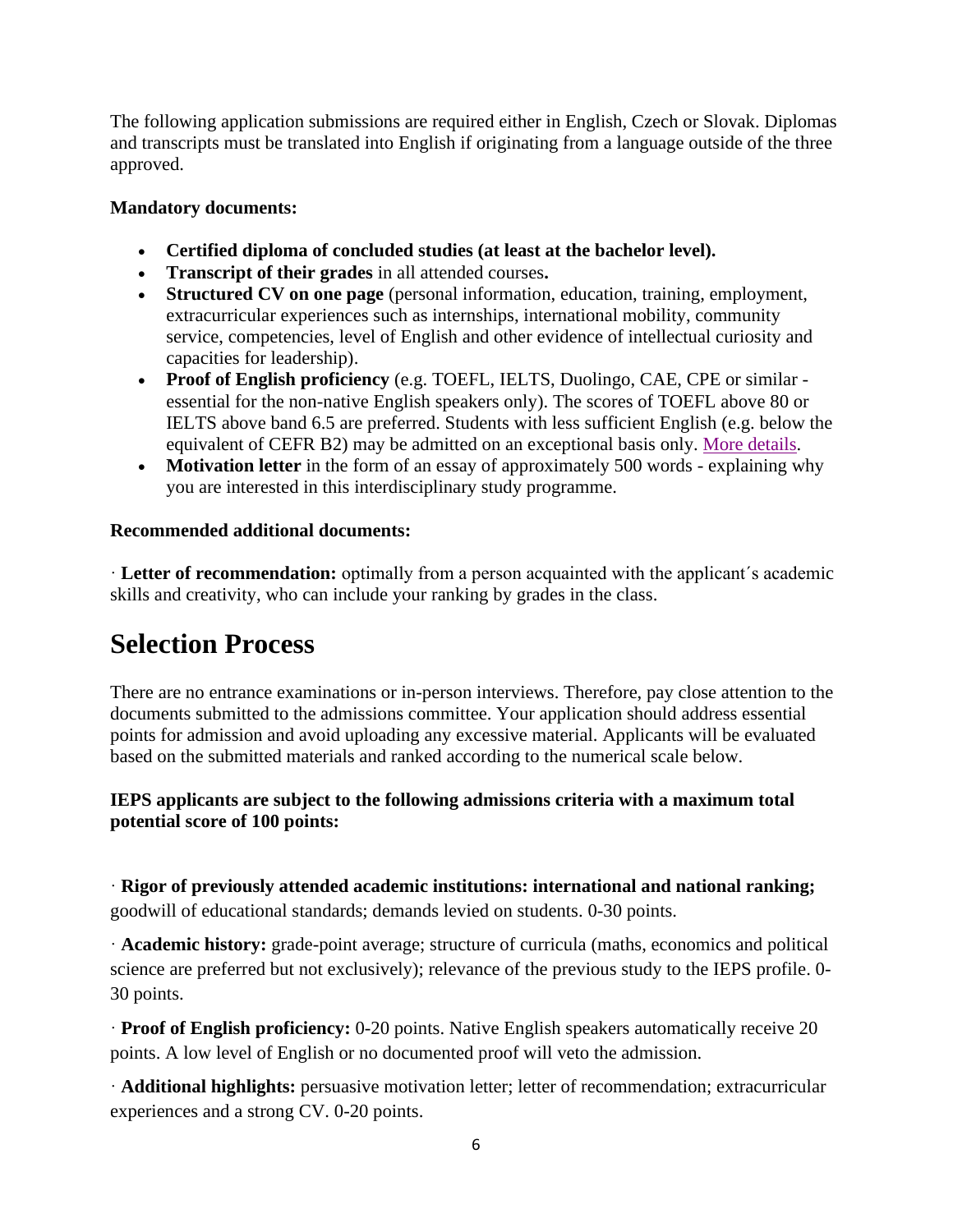Applicants are ranked according to the total number of points scored within the scale (0 - 100), reflecting the revealed potential for Master's level coursework in social and economic disciplines modelled on the PPE studies (Philosophy, Politics and Economics). The top-ranking applicants will be offered a fee relief of 4000  $\epsilon$  (top 10%) or 2000  $\epsilon$  (next 10%). Accepted students are invited to participate in the yearly Student Orientation Programme beginning mid-September each year. They should be ready to attend classes by the end of September. The visa applicants are advised to act without delay since the application process in some countries lasts up to 3 months.

### **Personal Checklist for Intrigued Applicants**

#### **Assess your suitability to study with the IEPS programme at Charles University:**

#### **1) You enjoy studying, working and living in an international and multicultural environment.**

**·** IEPS attracts students from all parts of the world, while Prague is traditionally one of the most cosmopolitan cities in the world.

#### **2) You consider education a worthwhile investment.**

· You welcome the prospect of challenging readings, homework and courses, which present alternative theories and expand your present knowledge.

· You appreciate lecturers who task you with materials and projects that lift you to new horizons through demanding efforts.

#### **3) You like participating in social events, such as those associated with culture, arts, sports and discussions.**

· Hard study needs regular periods of decompression, enabling you to keep fit in body and spirit through the quest for new achievements. Prague is a place for those who wish to expand their horizons and gain new experiences and perspectives through a wide range of available activities.

#### **4) You put a high value on personal initiative, independence, improvisation and selfreliance.**

**·** You shy away from taking a passive approach to learning, relying only on short-term memory and expected paternalism from the side of the Faculty.

· We expect that the IEPS students will act as researchers while fulfilling the assignments for each course.

· You are purposeful in targeting your professional competencies in an arena of international standards for creativity and development.

#### **5) Individual's personality is a sign of authenticity and uniqueness; it should be developed and not levelled out.**

**·** You consider different personalities and diversity an essential component of life.

· You embrace your unique personality, ideas, style and ambitions as well as those of others, and utilise those skills to enhance your learning and the learning of your peers as well.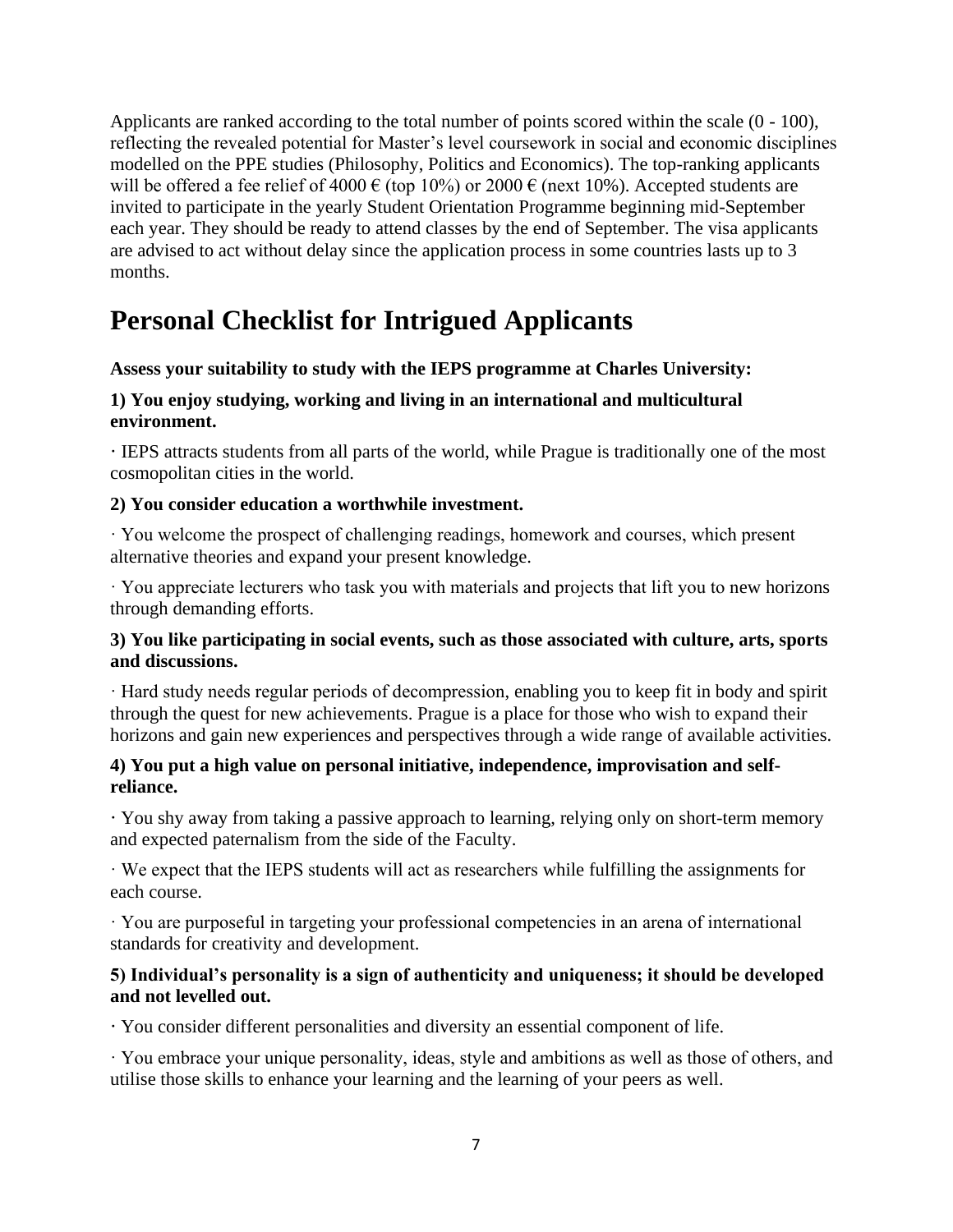**6) Your worldview ("weltanschauung" or the "cognitive model of society") is consistent with the idea that humans are as much cooperative as they are competing or conflicting with one another. You understand that social agents are subject to the conditions in their environment (such as incentives or institutions), as much as to their own capacities.** 

· IEPS is designed to fit the PPE (Philosophy, Politics and Economics) concept of education where these three disciplines interact, which involves examining conflict resolution processes that can be quite painful for many members of the community. You must acquire skills for coping with such situations.

**Bottom-line: If you agree with at least 5 out of these 6 points, please consider yourself a suitable candidate for enrolling in the IEPS**. We look forward to reviewing your application.

### **Short Studies Visit Programme**

For students who would like to test the IEPS before enrolling in the full Master's programme there is an option to become a provisional student through the [Short Studies Visit Programme.](https://fsv.cuni.cz/en/admissions/exchange-students-admissions/short-study-visit-programme) It will allow you to enrol into IEPS tentatively, starting in late September or February. Applications for the Short Studies Visit Programme are open year-round. Students can transfer its earned course credits into further studies within the IEPS or another programme within the Faculty of Social Sciences.

### **Some Hints about What You Might Study and Specialise at Professionally**

The IEPS students devote full nine months to their research under the supervision of a tutor. The choice of the topic rests on the student and it usually depends on the intended professional career. See some of the research topics for the Master´s Thesis in the last five years. You can see that we are not living in an ivory tower and our alumni are job-competitive. You can download some theses [by title](https://cuni.primo.exlibrisgroup.com/discovery/browse?vid=420CKIS_INST:UKAZ&lang=en) and see that we are not living in an ivory tower and our students are not only exceptional analysts but also highly job-competitive.

#### **Economics and Finance**

COVID-19 and the aviation industry: Economic impacts and policy responses.

Buybacks to bailouts: Firm behavior and implications for financial instability.

The trade intensities and the impacts of current political policies between America and China.

Can the agricultural backwoods in South Africa benefit from international trade?

Can we measure the effects of geopolitics on commodity prices? An empirical analysis of oil market and the credibility of its predictions.

How can the trade within the triangle  $US - EU - China$  evolve in the near future?

How is the Bitcoin cryptocurrency organised and what are its prospects for the future?

Is the banking regulation in the EU and Eurozone promoting growth and are their banks viable without rescue bailouts?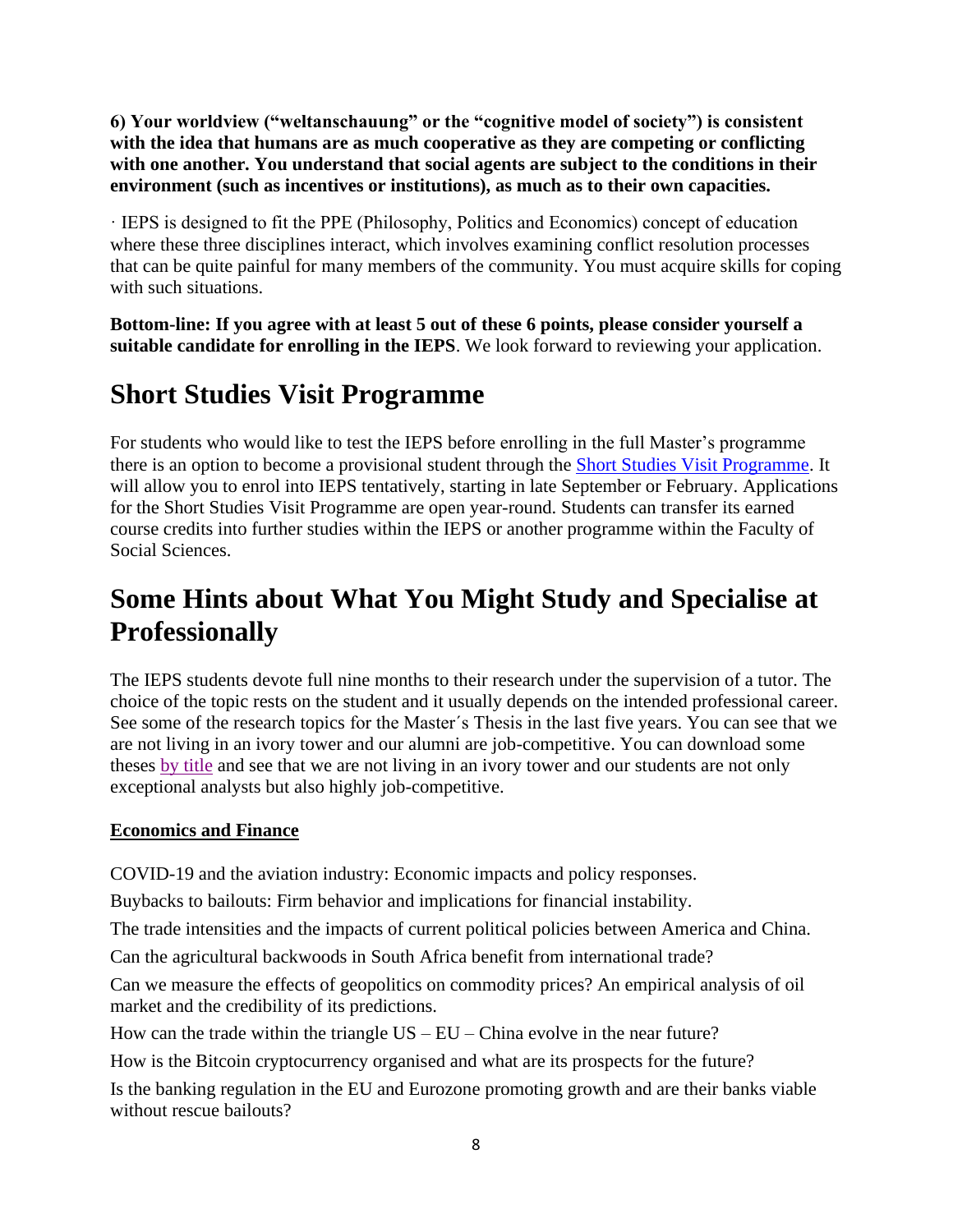Is the Chinese foreign exchange policy compatible with the Forex equilibrium perspective?

Migration and remittances: Are they hindering the development in countries of Latin America?

What are the institutional effects on the EU trade with South East Asia? A gravity model of trade analysis.

What lessons have we learned and should have learned from the world financial and European sovereign debt crises?

Which countries are supposed to trade more and which less with China as the transaction costs of trade along the New Silk Road keep decreasing?

Who is benefitting more from the buildup of the New Silk Road: is it the EU or China?

Why is the Czech trade with neighbours so exceptionally intensive and why is it so much less with more distant countries? A gravity model empirical testing.

#### **Politics and Policies**

The United States' policy of democracy promotion after the intervention in Iraq.

Economic and political motivations for French direct investment in the Czechoslovak Republic during the interwar period: Schneider-Creusot's activities.

Are natural resources a barrier to economic transition in Myanmar? Lessons of the political economy.

Are the Atlantic democratic societies on a path of geopolitical and economic decline?

How is it with the international trade in human organs in India?

How do the economic sanctions and trade embargoes function: Do they ever achieve their economic and political aims? The case of Russia.

How the public choice theory can explain the exposure to corruption of public servants: the Czech case analysis.

How to negotiate security in the Israel-Palestine peace process: Buying a broken car with counterfeit money?

Is Brexit a solution to the EU´s stability or a start of disintegration?

Policies of protectionism and local development: are they compatible? An empirical analysis of regions in Central Europe.

What is the role of vested interest groups in the financing of healthcare and what kinds of games do they play?

What kind of geopolitical challenges are there between US, EU and China: Just competitors or partners with some space to complementarities and alliances?

When can the US – Iran nuclear deal lead to a mutual rapprochement and when can it not? An approach by political and economic cost-benefit analysis.

The impact of political determinants on economic growth. A theoretical study.